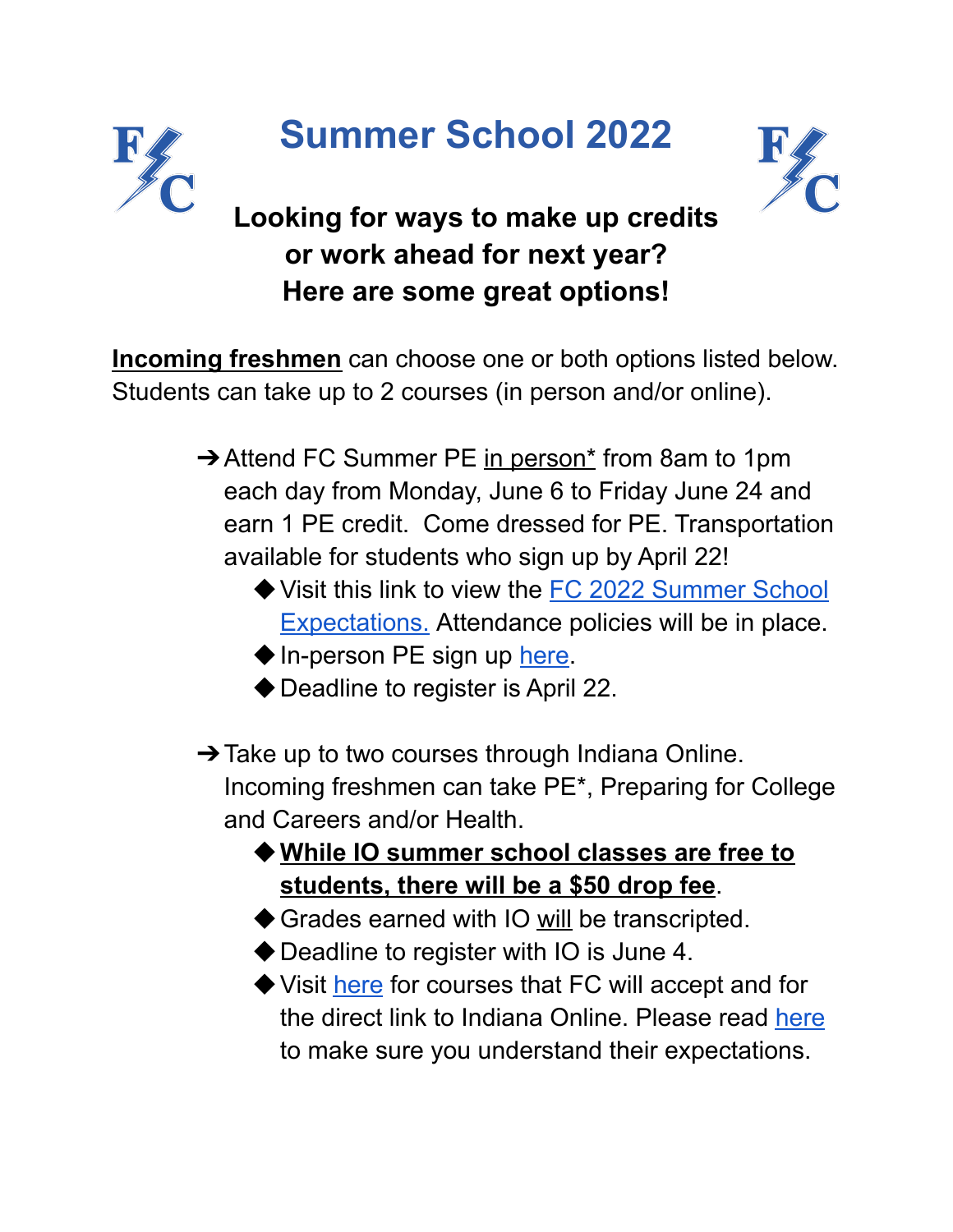**Incoming Sophomores, Juniors and Seniors** can choose two of the three options below.

- **→ If you still need an in-person PE credit, plan to attend** FC summer PE from 8am to 1pm each day from Monday, June 6 to Friday, June 24 and earn 1 PE credit. Come dressed for PE. Transportation available!
	- ◆ Visit this link to review the FC 2022 [Summer](https://docs.google.com/document/d/1D00lAPOxfbGD9g4ZTZiGanKxGTS5W9Gb/) School [Expectations.](https://docs.google.com/document/d/1D00lAPOxfbGD9g4ZTZiGanKxGTS5W9Gb/) Attendance policies will be in place.
	- ◆ In- person PE sign up [here](https://docs.google.com/forms/d/e/1FAIpQLSfibx6s38vf43lL051vzIsBTj9G1WOyP2s18PV5g4e9nSKXtw/viewform?usp=sf_link).
	- ◆ Deadline to register is April 22.
- $\rightarrow$  If you need to make up credits, sign up for Franklin Central's in-person credit recovery. Your counselor will determine which credits you need. You will be expected to attend 8am to 1pm from Monday, June 6 to Friday, June 24. Licensed teachers and support staff will be present to assist students with the online program.
	- ◆ Visit this link to review the FC 2022 [Summer](https://docs.google.com/document/d/1D00lAPOxfbGD9g4ZTZiGanKxGTS5W9Gb/) School [Expectations.](https://docs.google.com/document/d/1D00lAPOxfbGD9g4ZTZiGanKxGTS5W9Gb/) Attendance policies will be in place.
	- ◆ Credit Recovery sign up [here](https://docs.google.com/forms/d/e/1FAIpQLSczP8lQRHhXvABTi_gbm9sayu0HbfTvZqe8esbTwIlXOIKVWQ/viewform).

Wait! There's more …